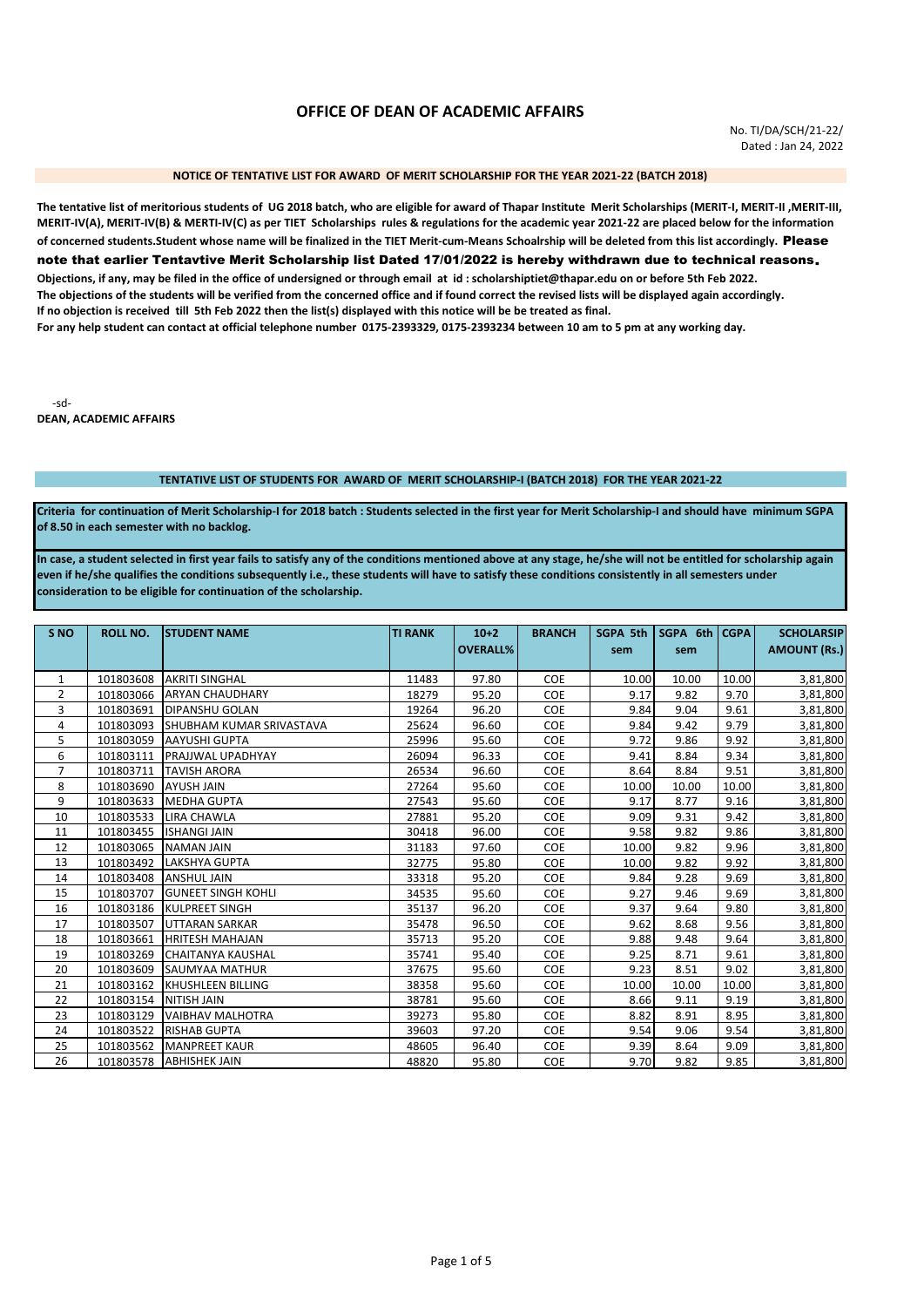#### TENTATIVE LIST OF STUDENTS FOR AWARD OF MERIT SCHOLARSHIP-II (BATCH 2018) FOR THE YEAR 2021-22

Criteria for continuation of Merit Scholarship-II for 2018 batch : Students selected in the first year for Merit Scholarship-II and should have minimum SGPA of 8.50 in each semester with no backlog.

In case, a student selected in first year fails to satisfy any of the conditions mentioned above at any stage, he/she will not be entitled for scholarship again even if he/she qualifies the conditions subsequently i.e., these students will have to satisfy these conditions consistently in all semesters under consideration to be eligible for continuation of the scholarship.

| S.No. | <b>ROLL NO.</b> | <b>INAME OF STUDENT</b>      | <b>TU RANK</b> | $10+2$          | <b>BRANCH</b> | <b>SGPA 5th</b> | SGPA 6th CGPA |       | <b>SCHOLARSIP</b>   |
|-------|-----------------|------------------------------|----------------|-----------------|---------------|-----------------|---------------|-------|---------------------|
|       |                 |                              |                | <b>OVERALL%</b> |               | sem             | sem           |       | <b>AMOUNT (Rs.)</b> |
|       |                 |                              |                |                 |               |                 |               |       |                     |
| 1     | 101803352       | <b>PANKAJ GUPTA</b>          | 12778          | 92.80           | <b>COE</b>    | 9.37            | 8.91          | 9.34  | 2,81,800            |
| 2     | 101803151       | <b>ROHAN DUTT</b>            | 12783          | 91.20           | COE           | 9.23            | 8.88          | 9.42  | 2,81,800            |
| 3     | 101803226       | <b>HARSH SINGHAL</b>         | 13917          | 92.80           | <b>COE</b>    | 9.72            | 9.02          | 9.66  | 2,81,800            |
| 4     | 101803178       | <b>RAZIK SINGH GREWAL</b>    | 15518          | 94.40           | <b>COE</b>    | 9.86            | 10.00         | 9.70  | 2,81,800            |
| 5     | 101803574       | <b>MOHIT GOYAL</b>           | 15739          | 94.20           | <b>COE</b>    | 9.68            | 9.82          | 9.88  | 2,81,800            |
| 6     | 101803698       | <b>GOURISH SINGLA</b>        | 15803          | 90.00           | <b>COE</b>    | 9.41            | 8.84          | 9.14  | 2,81,800            |
| 7     | 101803702       | <b>KARTIK SINGLA</b>         | 16090          | 93.80           | <b>COE</b>    | 9.52            | 9.02          | 9.47  | 2,81,800            |
| 8     | 101803126       | <b>PRAKHAR JINDAL</b>        | 16195          | 94.00           | <b>COE</b>    | 9.88            | 9.02          | 9.52  | 2,81,800            |
| 9     | 101803185       | <b>UTKARSH AGARWAL</b>       | 16671          | 90.83           | <b>COE</b>    | 9.25            | 9.11          | 9.11  | 2,81,800            |
| 10    | 101803131       | <b>JAY PARMANI</b>           | 17722          | 94.80           | <b>COE</b>    | 9.25            | 9.64          | 9.76  | 2,81,800            |
| 11    | 101803290       | <b>ADITYA KUMAR SINGH</b>    | 18090          | 93.60           | <b>COE</b>    | 9.68            | 9.42          | 9.70  | 2,81,800            |
| 12    | 101803555       | <b>PULKIT GUPTA</b>          | 18095          | 93.20           | <b>COE</b>    | 9.58            | 9.55          | 9.48  | 2,81,800            |
| 13    | 101803006       | <b>PRIYANKA GUPTA</b>        | 19045          | 91.20           | <b>COE</b>    | 10.00           | 9.82          | 9.75  | 2,81,800            |
| 14    | 101803706       | <b>ABHINAV GOYAL</b>         | 19359          | 94.40           | <b>COE</b>    | 9.70            | 9.31          | 9.54  | 2,81,800            |
| 15    | 101803167       | <b>PRAKIRTI GUMBER</b>       | 19390          | 93.00           | <b>COE</b>    | 9.58            | 9.42          | 9.56  | 2,81,800            |
| 16    | 101803466       | <b>DHRUV BANSAL</b>          | 20771          | 92.60           | <b>COE</b>    | 9.54            | 8.82          | 9.62  | 2,81,800            |
| 17    | 101803654       | <b>MANAN KAPILA</b>          | 21153          | 93.00           | COE           | 10.00           | 9.68          | 9.61  | 2,81,800            |
| 18    | 101803243       | <b>VANSHIKA BHATIA</b>       | 21192          | 92.80           | COE           | 9.37            | 8.53          | 9.39  | 2,81,800            |
| 19    | 101803293       | <b>NAVPREET SINGH KAPOOR</b> | 21818          | 91.00           | <b>COE</b>    | 9.68            | 9.60          | 9.68  | 2,81,800            |
| 20    | 101803640       | <b>SAHIL MOR</b>             | 23103          | 94.00           | <b>COE</b>    | 9.74            | 8.95          | 9.60  | 2,81,800            |
| 21    | 101803249       | <b>HITARTH GANDHI</b>        | 23281          | 93.00           | COE           | 10.00           | 9.80          | 9.93  | 2,81,800            |
| 22    | 101803686       | <b>DIPESH JINDAL</b>         | 23825          | 94.00           | <b>COE</b>    | 10.00           | 10.00         | 10.00 | 2,81,800            |
| 23    | 101803577       | <b>PURUJIT GUPTA</b>         | 24244          | 94.40           | <b>COE</b>    | 9.45            | 9.37          | 9.48  | 2,81,800            |
| 24    | 101803233       | <b>ARPIT GUPTA</b>           | 24342          | 91.20           | <b>COE</b>    | 10.00           | 9.37          | 9.34  | 2,81,800            |
| 25    | 101803472       | <b>GURMAN SINGH BHULLAR</b>  | 25741          | 92.80           | <b>COE</b>    | 9.84            | 9.64          | 9.61  | 2,81,800            |
| 26    | 101808053       | <b>BHARGAV THAKUR</b>        | 26133          | 91.00           | <b>MEE</b>    | 9.40            | 10.00         | 9.76  | 2,81,800            |
| 27    | 101803705       | <b>TANISHQ BHALLA</b>        | 26137          | 90.60           | COE           | 8.82            | 8.80          | 9.46  | 2,81,800            |

## TENTATIVE LIST OF STUDENTS FOR AWARD OF MERIT SCHOLARSHIP-III (BATCH 2018) FOR THE YEAR 2021-22

## LIST OF AWAREDE STUDENTS MERIT SCHOLARHSIP-III (BATCH-2018) FOR THE YEAR 2021-22

Criteria for Merit scholarship-III of 2018 batch : Covering first 10% of the students' strength (other than over and above intake & back loggers) in each discipline on the basis of AGPA only. No weightage shall be given to 10+2 marks for second year onwards. AGPA ≥ 8.00, No backlog in the year of consideration and should be in merit of his/her stream on the basis of AGPA in the preceding year.

|         |                 | <b>BE-CHEMICAL ENGG.</b> | <b>BATCH 2018</b>        |               | STRENGTH - 19            |             |             |                     |
|---------|-----------------|--------------------------|--------------------------|---------------|--------------------------|-------------|-------------|---------------------|
| Sr. No. | <b>REGN. NO</b> | <b>ISTUDENT NAME</b>     |                          | <b>BRANCH</b> |                          | <b>AGPA</b> | <b>CGPA</b> | <b>SCHOLARSHIP</b>  |
|         |                 |                          |                          |               |                          |             |             | <b>AMOUNT (Rs.)</b> |
|         | 101801016       | MAMNOON AZAM             | -                        | CHE           | -                        | 9.93        | 9.75        | 98.500              |
|         | 101801015       | <b>MUDITA TYAGI</b>      | $\overline{\phantom{0}}$ | CHE           | $\overline{\phantom{a}}$ | 9.30        | 9.27        | 98.500              |

|         |                 | <b>BE-CIVIL ENGG.</b>          | <b>BATCH 2018</b> |               | <b>STRENGTH - 50</b> |             |        |                     |
|---------|-----------------|--------------------------------|-------------------|---------------|----------------------|-------------|--------|---------------------|
| Sr. No. | <b>REGN. NO</b> | <b>ISTUDENT NAME</b>           |                   | <b>BRANCH</b> |                      | <b>AGPA</b> | l CGPA | <b>SCHOLARSHIP</b>  |
|         |                 |                                |                   |               |                      |             |        | <b>AMOUNT (Rs.)</b> |
|         | 101802013       | <b>TAVNAIN KAUR</b>            |                   | <b>CIE</b>    |                      | 9.84        | 9.79   | 98,500              |
|         |                 | 101802002 HARNOOR SINGH AULAKH |                   | <b>CIE</b>    |                      | 9.63        | 9.48   | 98,500              |
|         |                 | 101802018 ROBINPREET           |                   | <b>CIE</b>    |                      | 9.49        | 9.72   | 98,500              |
|         | 101802023       | <b>SHANTANU VIKALP</b>         |                   | <b>CIE</b>    |                      | 9.49        | 9.02   | 98,500              |
|         | 101802037       | JASSIMRAT KAUR                 |                   | <b>CIE</b>    |                      | 9.49        | 8.84   | 98,500              |

|         | <b>BE-COMPUTER ENGG.</b> |                         | <b>BATCH 2018</b> |               | <b>STRENGTH - 743</b> |             |             |                     |
|---------|--------------------------|-------------------------|-------------------|---------------|-----------------------|-------------|-------------|---------------------|
| Sr. No. | <b>REGN. NO</b>          | <b>ISTUDENT NAME</b>    |                   | <b>BRANCH</b> |                       | <b>AGPA</b> | <b>CGPA</b> | <b>SCHOLARSHIP</b>  |
|         |                          |                         |                   |               |                       |             |             | <b>AMOUNT (Rs.)</b> |
|         | 101803095                | <b>MANMEET KAUR</b>     |                   | <b>COE</b>    |                       | 10.00       | 9.79        | 1,40,900            |
|         |                          | 101803655 RAJEEV SINGLA |                   | <b>COE</b>    |                       | 9.93        | 9.92        | 1,40,900            |
|         | 101983047                | <b>IPARTH VERMA</b>     |                   | <b>COE</b>    |                       | 9.93        | 9.74        | 1,40,900            |
| 4       | 101803607                | <b>PARTH MAHAJAN</b>    |                   | <b>COE</b>    |                       | 9.91        | 9.83        | 1,40,900            |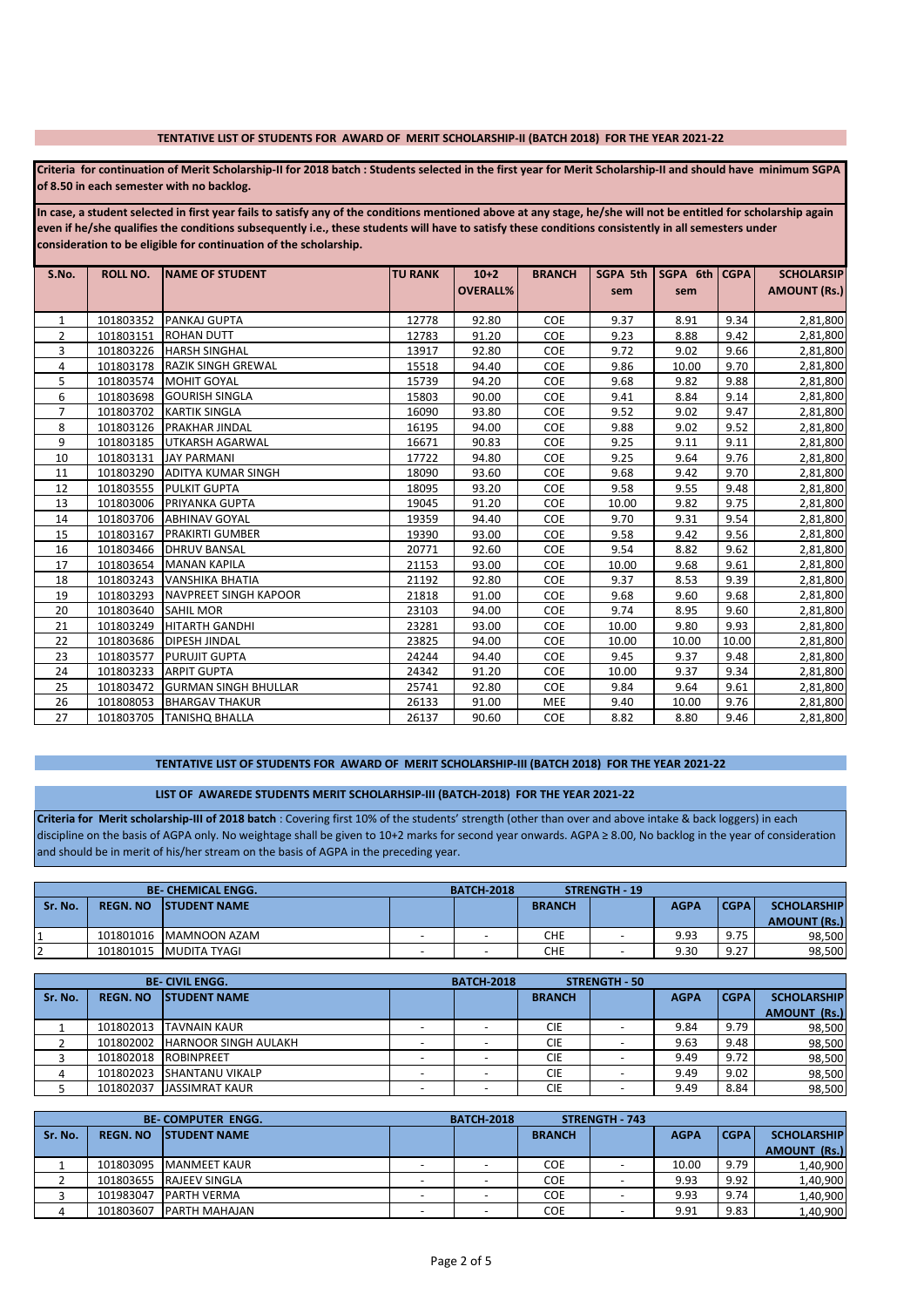| 5              |                     | 101803674 RITESH UPPAL                      | $\overline{\phantom{a}}$ | $\overline{\phantom{a}}$ | COE        | $\overline{\phantom{a}}$                   | 9.91 | 9.79 | 1,40,900             |
|----------------|---------------------|---------------------------------------------|--------------------------|--------------------------|------------|--------------------------------------------|------|------|----------------------|
| 6              |                     | 101803671 KARTIK SHARMA                     | $\blacksquare$           | $\blacksquare$           | COE        | $\mathbb{L}^2$                             | 9.86 | 9.89 | 1,40,900             |
| $\overline{7}$ |                     | 101983043 UMANG SHARMA                      | $\overline{\phantom{a}}$ | $\sim$                   | <b>COE</b> | $\blacksquare$                             | 9.85 | 9.50 | 1,40,900             |
| 8              |                     | 101803080 VIDISHA VERMA                     |                          |                          | COE        |                                            | 9.83 | 9.60 | 1,40,900             |
| 9              |                     | 101803650 ADITI BANSAL                      | $\overline{\phantom{a}}$ | $\blacksquare$           | COE        | $\overline{\phantom{a}}$                   | 9.83 | 9.60 | 1,40,900             |
| 10             |                     | 101803225 RAMANDEEP SINGH                   | $\blacksquare$           | $\sim$                   | COE        | $\overline{\phantom{a}}$                   | 9.83 | 9.43 | 1,40,900             |
| 11             |                     | 101803272 BIBEKPREET SINGH                  |                          |                          | COE        | $\overline{\phantom{a}}$                   | 9.79 | 9.83 | 1,40,900             |
| 12             | 101803311 PAYAL     |                                             | $\overline{\phantom{a}}$ | $\overline{\phantom{a}}$ | COE        | $\blacksquare$                             | 9.79 | 9.83 | 1,40,900             |
| 13             |                     | 101983030 AKSHIT KUMAR                      | $\blacksquare$           | $\sim$                   | COE        | $\blacksquare$                             | 9.79 | 9.80 | 1,40,900             |
| 14             |                     | 101803100 SIMRAN JOT KAUR                   | $\blacksquare$           | $\overline{a}$           | COE        | $\blacksquare$                             | 9.79 | 9.62 | 1,40,900             |
| 15             | 101803209           | <b>AADARSH GUPTA</b>                        | $\overline{\phantom{a}}$ | $\overline{\phantom{a}}$ | <b>COE</b> | $\overline{\phantom{a}}$                   | 9.77 | 9.72 | 1,40,900             |
| 16             | 101803673           | <b>PRATYUSH KUMAR TIWARI</b>                | $\overline{\phantom{a}}$ | $\overline{\phantom{a}}$ | COE        | $\overline{\phantom{a}}$                   | 9.77 | 9.71 | 1,40,900             |
| 17             |                     | 101803660 JASKARAN SINGH                    | $\blacksquare$           | $\blacksquare$           | COE        | $\overline{\phantom{a}}$                   | 9.75 | 9.67 | 1,40,900             |
| 18             |                     | 101983059 PRABHNOOR                         | $\blacksquare$           | $\sim$                   | <b>COE</b> | $\overline{\phantom{a}}$                   | 9.75 | 9.36 | 1,40,900             |
| 19             |                     | 101803042 TANISHA GARG                      |                          |                          | COE        | $\overline{\phantom{a}}$                   | 9.72 | 9.58 | 1,40,900             |
| 20             |                     | 101803163 JASMEHAK KAUR                     | $\sim$                   | $\overline{\phantom{a}}$ | COE        | $\overline{\phantom{a}}$                   | 9.70 | 9.71 | 1,40,900             |
| 21             |                     | 101803463 ABHISHEK JINDAL                   | $\blacksquare$           | $\overline{\phantom{a}}$ | <b>COE</b> | $\blacksquare$                             | 9.70 | 9.45 | 1,40,900             |
| 22             |                     | 101803281 PARNEET SINGH                     | $\blacksquare$           | $\overline{a}$           | COE        | $\overline{a}$                             | 9.69 | 9.82 | 1,40,900             |
| 23             |                     | 101803240 TARANJOT SINGH                    | $\overline{\phantom{a}}$ | $\overline{\phantom{a}}$ | COE        | $\blacksquare$                             | 9.69 | 9.79 | 1,40,900             |
| 24             |                     | 101803176 ATINDERPAL KAUR                   | $\blacksquare$           | $\overline{\phantom{a}}$ | <b>COE</b> | $\blacksquare$                             | 9.68 | 9.75 | 1,40,900             |
| 25             |                     | 101803539 TWISSA MODI                       | $\overline{a}$           |                          | <b>COE</b> | $\blacksquare$                             | 9.68 | 9.47 | 1,40,900             |
| 26             |                     | 101803469 ASEEM KHULLAR                     | $\overline{\phantom{a}}$ | $\overline{\phantom{a}}$ | COE        | $\overline{\phantom{a}}$                   | 9.67 | 9.64 | 1,40,900             |
| 27             | 101803283           | <b>AARUSHI</b>                              | $\overline{\phantom{a}}$ | $\sim$                   | COE        | $\blacksquare$                             | 9.64 | 9.61 |                      |
| 28             |                     | 101853039 PARTH ARORA                       | $\blacksquare$           | $\blacksquare$           | COE        | $\blacksquare$                             | 9.62 | 9.85 | 1,40,900<br>1,40,900 |
|                | 101803108           | <b>VINAY SINGH</b>                          |                          | $\overline{\phantom{a}}$ | <b>COE</b> | $\overline{\phantom{a}}$                   | 9.62 | 9.67 |                      |
| 29             |                     |                                             | $\overline{\phantom{a}}$ |                          |            |                                            |      |      | 1,40,900             |
| 30             | 101803329           | <b>VEDANT GUPTA</b>                         |                          |                          | COE        | $\overline{\phantom{a}}$                   | 9.62 | 9.63 | 1,40,900             |
| 31             |                     | 101803174 MANPREET SINGH                    | $\blacksquare$           | $\blacksquare$           | COE        | $\mathbb{L}^2$                             | 9.62 | 9.54 | 1,40,900             |
| 32             | 101803602           | <b>AMISH MENGI</b>                          | $\overline{\phantom{a}}$ | $\overline{\phantom{a}}$ | <b>COE</b> | $\overline{\phantom{a}}$                   | 9.62 | 9.48 | 1,40,900             |
| 33             | 101803143 K LIKHITA |                                             |                          |                          | COE        |                                            | 9.59 | 9.77 | 1,40,900             |
| 34             | 101833001           | <b>MAITRI TIWARI</b>                        | $\overline{\phantom{a}}$ | $\blacksquare$           | COE        | $\overline{\phantom{a}}$                   | 9.58 | 9.69 | 1,40,900             |
| 35             |                     | 101803637 DISHA SHARMA                      | $\blacksquare$           | $\overline{\phantom{a}}$ | COE        | $\blacksquare$                             | 9.54 | 9.53 | 1,40,900             |
| 36             |                     | 101803665 AKHIL RANA                        |                          |                          | COE        | $\overline{a}$                             | 9.54 | 9.23 | 1,40,900             |
| 37             |                     | 101983031 KRITIKA AGGARWAL                  | $\overline{\phantom{a}}$ | $\overline{\phantom{a}}$ | COE        | $\overline{\phantom{a}}$                   | 9.53 | 9.69 | 1,40,900             |
| 38             | 101803576           | <b>DIVYANSHI GUPTA</b>                      | $\blacksquare$           | $\sim$                   | COE        | $\overline{\phantom{a}}$                   | 9.53 | 9.26 | 1,40,900             |
| 39             |                     | 101803194 PARIVANSH DEEP SINGH              | $\overline{a}$           | $\blacksquare$           | <b>COE</b> | $\overline{\phantom{a}}$                   | 9.53 | 9.09 | 1,40,900             |
| 40             |                     | 101803638 ANUJ SINGLA                       | $\overline{\phantom{a}}$ | $\overline{\phantom{a}}$ | <b>COE</b> | $\overline{\phantom{a}}$                   | 9.52 | 9.59 | 1,40,900             |
| 41             |                     | 101803116 AVIK KUTHIALA                     | $\overline{\phantom{a}}$ | $\overline{\phantom{a}}$ | COE        | $\overline{\phantom{a}}$                   | 9.51 | 9.42 | 1,40,900             |
| 42             |                     | 101803181 MANSIMRAN SINGH                   | $\blacksquare$           | $\blacksquare$           | COE        | $\overline{\phantom{a}}$                   | 9.51 | 8.33 | 1,40,900             |
| 43             |                     | 101803287 ANIKATE JINDAL                    | $\overline{\phantom{a}}$ | $\overline{\phantom{a}}$ | COE        | $\overline{\phantom{a}}$                   | 9.50 | 9.77 | 1,40,900             |
| 44             |                     | 101803458 LIZA MOHINDRA                     |                          |                          | COE        | $\overline{\phantom{a}}$                   | 9.50 | 9.74 | 1,40,900             |
| 45             |                     | 101983033 RITIK AGGARWAL                    | $\blacksquare$           | $\omega$                 | COE        | $\blacksquare$                             | 9.50 | 9.74 | 1,40,900             |
| 46             |                     | 101983029 VRINDA AGARWAL                    | $\overline{\phantom{a}}$ | $\sim$                   | <b>COE</b> | $\blacksquare$                             | 9.50 | 9.71 | 1,40,900             |
| 47             |                     | 101853012 MANAV BANSAL                      |                          |                          | COE        | $\overline{\phantom{a}}$                   | 9.50 | 9.57 | 1,40,900             |
| 48             | 101983062           | <b>MEHAK GARG</b>                           | $\overline{\phantom{a}}$ | $\overline{\phantom{a}}$ | <b>COE</b> | $\blacksquare$                             | 9.48 | 9.45 | 1,40,900             |
| 49             |                     | 101803488 GARVIT SHARMA                     | $\blacksquare$           | $\overline{\phantom{a}}$ | COE        |                                            | 9.47 | 9.68 | 1,40,900             |
| 50             |                     | 101803002 AVINASH JINDAL                    |                          |                          | <b>COE</b> |                                            | 9.47 | 9.47 | 1,40,900             |
| 51             |                     | 101803124 NIPUN BHAGAT                      | $\overline{\phantom{a}}$ | $\overline{\phantom{a}}$ | COE        | $\overline{\phantom{a}}$                   | 9.47 | 9.12 | 1,40,900             |
| 52             | 101983054           | <b>RITIK KUMAR</b>                          | $\overline{\phantom{a}}$ | $\overline{\phantom{a}}$ | COE        | $\overline{\phantom{a}}$                   | 9.45 | 9.38 | 1,40,900             |
| 53             |                     | 101803207   ISHAN MANUJA                    |                          |                          | COE        | $\blacksquare$                             | 9.45 | 8.91 | 1,40,900             |
| 54             | 101803362           | <b>ISHA SINGAL</b>                          | $\overline{\phantom{a}}$ | $\overline{\phantom{a}}$ | COE        | $\overline{\phantom{a}}$                   | 9.44 | 9.69 | 1,40,900             |
| 55             | 101803039           | <b>KARAN GOYAL</b>                          |                          |                          | COE        | $\overline{\phantom{a}}$                   | 9.44 | 9.65 | 1,40,900             |
| 56             |                     | 101803568 TUSHAR GUPTA                      | $\overline{\phantom{a}}$ | $\blacksquare$           | COE        | $\blacksquare$                             | 9.44 | 9.38 | 1,40,900             |
| 57             |                     | 101803147 ADIT AGGARWAL                     | $\overline{\phantom{a}}$ | $\overline{\phantom{a}}$ | <b>COE</b> | $\overline{\phantom{a}}$                   | 9.44 | 9.06 | 1,40,900             |
| 58             |                     | 101803715 TUSHAR TANEJA                     |                          |                          | COE        |                                            | 9.43 | 9.13 | 1,40,900             |
| 59             |                     | 101803008 SARTHAK DHINGRA                   | $\overline{\phantom{a}}$ | $\blacksquare$           | COE        | $\blacksquare$                             | 9.43 | 9.11 | 1,40,900             |
| 60             |                     | 101803419 UTKARSH SHARMA                    | $\blacksquare$           | $\blacksquare$           | <b>COE</b> | $\overline{\phantom{a}}$                   | 9.43 | 8.82 | 1,40,900             |
| 61             | 101803621           | <b>GAURISH GARG</b>                         | $\blacksquare$           |                          | COE        | $\blacksquare$                             | 9.42 | 9.36 | 1,40,900             |
| 62             |                     | 101803625 KUSHAGRA GOEL                     | $\overline{\phantom{a}}$ | $\overline{\phantom{a}}$ | <b>COE</b> | $\blacksquare$                             | 9.42 | 9.35 | 1,40,900             |
| 63             | 101803511           | <b>PRIYANSH BANSAL</b>                      | $\blacksquare$           | $\overline{\phantom{a}}$ | COE        | $\overline{\phantom{a}}$                   | 9.42 | 9.34 | 1,40,900             |
| 64             |                     | 101983049 EKALAVYA GANDOTRA                 | $\overline{\phantom{a}}$ |                          | COE        | $\overline{\phantom{a}}$                   | 9.41 | 9.44 | 1,40,900             |
| 65             | 101803005           | <b>ARNAV AGARWAL</b>                        | $\overline{\phantom{a}}$ | $\overline{\phantom{a}}$ | <b>COE</b> | $\overline{\phantom{a}}$                   | 9.41 | 9.07 | 1,40,900             |
| 66             | 101803357           | NANDINI DEWRA                               | $\overline{\phantom{a}}$ | $\overline{\phantom{a}}$ | COE        | $\overline{\phantom{a}}$                   | 9.41 | 8.80 | 1,40,900             |
| 67             |                     | 101803556 JATIN JINDAL                      | $\blacksquare$           | $\blacksquare$           | COE        | $\blacksquare$                             | 9.40 | 9.70 | 1,40,900             |
|                |                     | 101983036 ARMAAN BAHL                       |                          |                          | <b>COE</b> |                                            | 9.40 | 9.62 |                      |
| 68             |                     |                                             | $\overline{\phantom{a}}$ | $\overline{\phantom{a}}$ | <b>COE</b> | $\overline{\phantom{a}}$                   | 9.40 | 9.44 | 1,40,900             |
| 69<br>70       | 101803169           | <b>EKNOOR KAUR</b><br>101803652 CHIRAG GOEL | $\blacksquare$           | $\omega$                 | COE        | $\overline{\phantom{a}}$<br>$\blacksquare$ | 9.40 | 9.32 | 1,40,900<br>1,40,900 |
|                |                     |                                             |                          |                          |            |                                            |      |      |                      |
| 71             |                     | 101803699 JAYANT ANEJA                      | $\overline{\phantom{a}}$ | $\overline{\phantom{a}}$ | <b>COE</b> | $\overline{\phantom{a}}$                   | 9.40 | 9.15 | 1,40,900             |
| 72             |                     | 101803670 NIKHIL BANSAL                     |                          |                          | COE        | $\overline{\phantom{a}}$                   | 9.39 | 9.61 | 1,40,900             |
| 73             |                     | 101803044 VANSH LUTHRA                      | $\overline{\phantom{a}}$ | $\overline{\phantom{a}}$ | <b>COE</b> | $\blacksquare$                             | 9.38 | 9.35 | 1,40,900             |
| 74             |                     | 101803136 SHIVI AGARWAL                     | $\overline{\phantom{a}}$ | $\overline{\phantom{a}}$ | COE        | $\overline{\phantom{a}}$                   | 9.37 | 9.57 | 1,40,900             |
| 75             |                     | 101803617   YASH SHUKLA                     |                          |                          | COE        |                                            | 9.37 | 8.58 | 1,40,900             |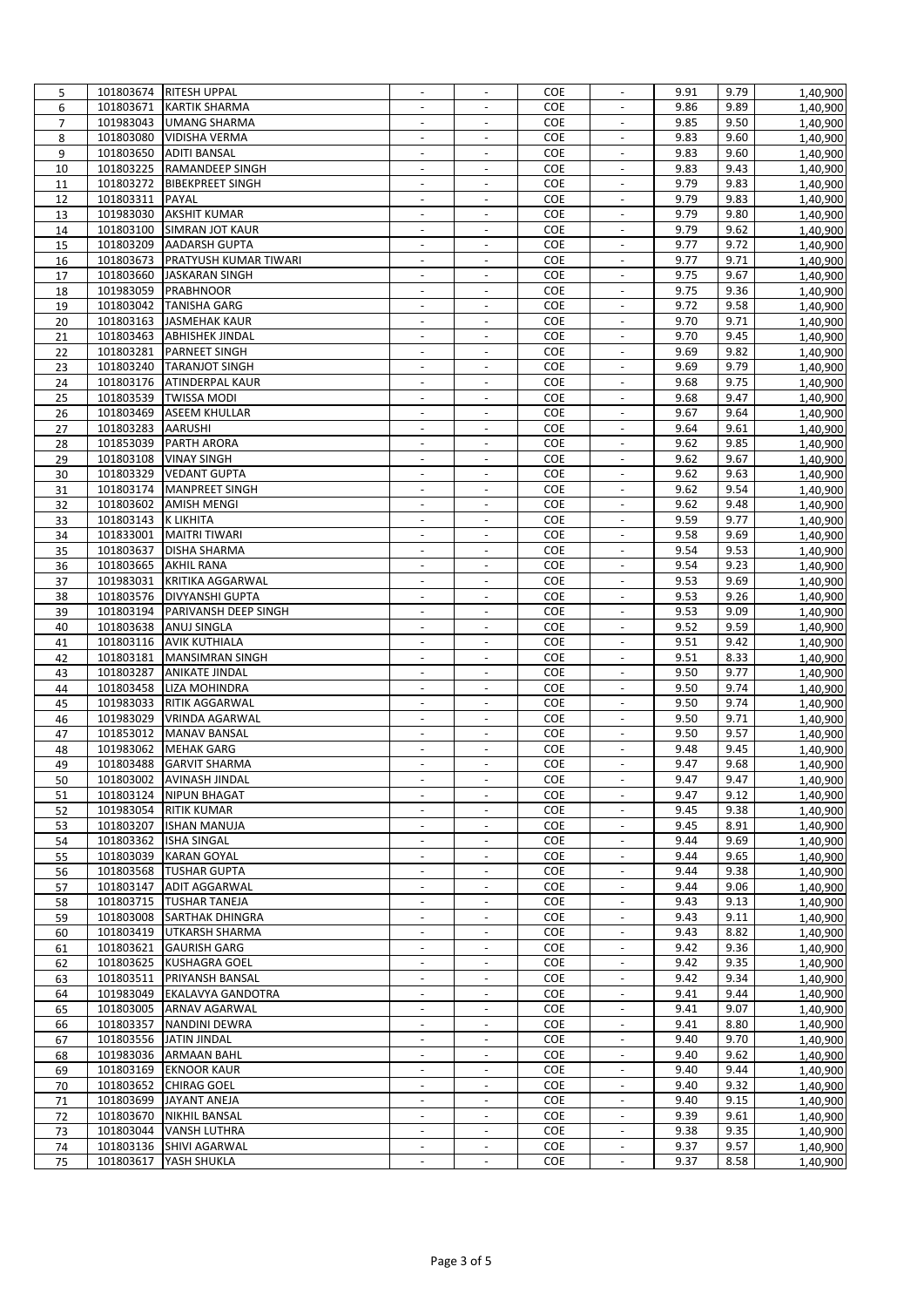|         | <b>BE-COMPUTER SCIENCE &amp; ENGG.</b> |                           |                          |          | <b>BATCH-2018</b> | STRENGTH - 70            |             |             |                                           |
|---------|----------------------------------------|---------------------------|--------------------------|----------|-------------------|--------------------------|-------------|-------------|-------------------------------------------|
| Sr. No. | <b>REGN. NO</b>                        | <b>ISTUDENT NAME</b>      |                          |          | <b>BRANCH</b>     |                          | <b>AGPA</b> | <b>CGPA</b> | <b>SCHOLARSHIP</b><br><b>AMOUNT (Rs.)</b> |
|         | 101816046                              | <b>ARJUN GROVER</b>       |                          |          | COSE              |                          | 9.85        | 9.74        | 1,40,900                                  |
|         | 101816051                              | <b>SHAMBHAVI SAHAY</b>    |                          |          | <b>COSE</b>       |                          | 9.66        | 9.34        | 1,40,900                                  |
|         | 101816005                              | <b>GAUTAM THAREJA</b>     | -                        |          | <b>COSE</b>       |                          | 9.63        | 9.85        | 1,40,900                                  |
| 4       | 101816003                              | <b>ARINDAM SHARMA</b>     |                          |          | COSE              |                          | 9.42        | 9.64        | 1,40,900                                  |
| 5       | 101816047                              | <b>AKSHAT JAIN</b>        |                          |          | <b>COSE</b>       |                          | 9.15        | 9.64        | 1,40,900                                  |
| 6       | 101816001                              | <b>SOUMYA PANDEY</b>      |                          |          | <b>COSE</b>       |                          | 9.14        | 8.95        | 1,40,900                                  |
|         | 101816004                              | <b>ASHISH KUMAR YADAV</b> | $\overline{\phantom{0}}$ | <b>.</b> | <b>COSE</b>       | $\overline{\phantom{0}}$ | 9.12        | 9.03        | 1,40,900                                  |

|         |                 | <b>BE-ELECTRICAL ENGG.</b>  | <b>BATCH-2018</b> |               | STRENGTH 66              |             |             |                     |
|---------|-----------------|-----------------------------|-------------------|---------------|--------------------------|-------------|-------------|---------------------|
| Sr. No. | <b>REGN. NO</b> | <b>ISTUDENT NAME</b>        |                   | <b>BRANCH</b> |                          | <b>AGPA</b> | <b>CGPA</b> | <b>SCHOLARSHIP</b>  |
|         |                 |                             |                   |               |                          |             |             | <b>AMOUNT (Rs.)</b> |
|         | 101804050       | VAIBHAV SHARMA              |                   | <b>ELE</b>    | $\overline{\phantom{a}}$ | 10.00       | 9.42        | 98,500              |
|         | 101804043       | <b>JASLEEN KAUR</b>         | -                 | <b>ELE</b>    | $\overline{\phantom{a}}$ | 9.78        | 9.80        | 98,500              |
|         | 101804064       | <b>VISHIKA GOYAL</b>        |                   | <b>ELE</b>    |                          | 9.72        | 9.85        | 98,500              |
| 4       | 101804021       | <b>HARNAM SINGH DHILLON</b> |                   | <b>ELE</b>    |                          | 9.69        | 9.84        | 98,500              |
| 5       | 101804042       | <b>ANKIT KUMAR</b>          |                   | <b>ELE</b>    | $\overline{\phantom{a}}$ | 9.59        | 9.75        | 98,500              |
| 6       | 101804016       | <b>MANKHUSHPREET KAUR</b>   |                   | <b>ELE</b>    | $\overline{\phantom{a}}$ | 9.58        | 9.72        | 98,500              |
|         | 101804017       | <b>SIMRAN SINGH</b>         | -                 | <b>ELE</b>    | $\overline{\phantom{a}}$ | 9.46        | 9.08        | 98,500              |

|         |                 | <b>BE-ELECTRONICS INSTRUMENTATION &amp; CONT.</b> | <b>BATCH 2018</b> |               | <b>STRENGTH 33</b> |             |             |                     |
|---------|-----------------|---------------------------------------------------|-------------------|---------------|--------------------|-------------|-------------|---------------------|
| Sr. No. | <b>REGN. NO</b> | <b>ISTUDENT NAME</b>                              |                   | <b>BRANCH</b> |                    | <b>AGPA</b> | <b>CGPA</b> | <b>SCHOLARSHIP</b>  |
|         |                 |                                                   |                   |               |                    |             |             | <b>AMOUNT (Rs.)</b> |
|         | 101805031       | <b>DEV VIJH</b>                                   |                   | EIC           |                    | 9.73        | 9.21        | 98,500              |
|         | 101805027       | <b>KALASH PANDEY</b>                              |                   | EIC           |                    | 9.64        | 9.38        | 98,500              |
|         | 101805012       | <b>PUSHPAK ROOPRAO</b>                            |                   | EIC           |                    | 9.29        | 9.55        | 98,500              |
|         | 101805007       | <b>VISHAL AHUJA</b>                               |                   | EIC           |                    | 9.03        | 8.57        | 98,500              |

|                |                 | <b>BE-ELECTRONICS &amp; COMM.</b> |                          | <b>BATCH-2018</b>        |               | <b>STRENGTH-190</b>      |             |             |                     |
|----------------|-----------------|-----------------------------------|--------------------------|--------------------------|---------------|--------------------------|-------------|-------------|---------------------|
| Sr. No.        | <b>REGN. NO</b> | <b>STUDENT NAME</b>               |                          |                          | <b>BRANCH</b> |                          | <b>AGPA</b> | <b>CGPA</b> | <b>SCHOLARSHIP</b>  |
|                |                 |                                   |                          |                          |               |                          |             |             | <b>AMOUNT (Rs.)</b> |
| $\mathbf{1}$   | 101806050       | DARSHVIR SINGH GREWAL             | $\overline{\phantom{a}}$ | $\overline{\phantom{a}}$ | <b>ECE</b>    | $\overline{\phantom{a}}$ | 9.91        | 9.94        | 1,17,500            |
| $\overline{2}$ | 101806136       | RIYA JAIN                         | $\overline{\phantom{a}}$ | $\overline{\phantom{a}}$ | <b>ECE</b>    | $\overline{\phantom{a}}$ | 9.90        | 9.24        | 1,17,500            |
| 3              | 101806117       | <b>HARSHUL GARG</b>               | $\overline{\phantom{a}}$ | $\overline{\phantom{a}}$ | <b>ECE</b>    | $\overline{\phantom{a}}$ | 9.83        | 9.64        | 1,17,500            |
| 4              | 101806178       | <b>DEEKSHA</b>                    | $\overline{\phantom{a}}$ | $\overline{\phantom{a}}$ | <b>ECE</b>    | $\overline{\phantom{a}}$ | 9.78        | 9.72        | 1,17,500            |
| 5              | 101806156       | <b>VIPEN KUMAR</b>                | $\overline{\phantom{a}}$ | $\overline{\phantom{a}}$ | ECE           | $\overline{\phantom{a}}$ | 9.67        | 9.44        | 1,17,500            |
| 6              | 101802023       | <b>HARDIK GUPTA</b>               | $\overline{\phantom{a}}$ | $\overline{\phantom{a}}$ | <b>ECE</b>    | $\overline{\phantom{a}}$ | 9.61        | 9.70        | 1,17,500            |
| 7              | 101806042       | <b>ANUBHAV CHAWLA</b>             | $\overline{\phantom{a}}$ | $\overline{\phantom{a}}$ | ECE           | $\overline{\phantom{a}}$ | 9.60        | 9.75        | 1,17,500            |
| 8              | 101806112       | <b>SIMRAN SHARMA</b>              | $\overline{\phantom{a}}$ | $\overline{\phantom{a}}$ | <b>ECE</b>    | $\overline{\phantom{a}}$ | 9.52        | 9.60        | 1,17,500            |
| 9              | 101856012       | <b>ANANYA GARG</b>                | $\overline{\phantom{0}}$ | $\overline{\phantom{a}}$ | <b>ECE</b>    | $\overline{\phantom{a}}$ | 9.52        | 9.04        | 1,17,500            |
| 10             | 101806021       | <b>SHIVAM GUPTA</b>               | $\overline{\phantom{a}}$ |                          | <b>ECE</b>    | $\overline{\phantom{a}}$ | 9.49        | 9.32        | 1,17,500            |
| 11             | 101986004       | YASH JUYAL                        | $\overline{\phantom{0}}$ | $\overline{\phantom{a}}$ | <b>ECE</b>    | $\overline{\phantom{a}}$ | 9.43        | 9.01        | 1,17,500            |
| 12             | 101806069       | <b>ANSHIKA BANSAL</b>             | $\overline{\phantom{a}}$ | $\overline{\phantom{a}}$ | <b>ECE</b>    | $\overline{\phantom{a}}$ | 9.35        | 8.29        | 1,17,500            |
| 13             | 101986002       | <b>AMISHA GUPTA</b>               | $\overline{\phantom{a}}$ | $\overline{\phantom{a}}$ | <b>ECE</b>    | $\overline{\phantom{a}}$ | 9.31        | 9.19        | 1,17,500            |
| 14             | 101806052       | <b>SANYAM RASTOGI</b>             | $\overline{\phantom{a}}$ | $\overline{\phantom{a}}$ | <b>ECE</b>    | $\overline{\phantom{a}}$ | 9.30        | 9.24        | 1,17,500            |
| 15             | 101806165       | SOURAV                            | $\overline{\phantom{a}}$ | $\overline{\phantom{a}}$ | <b>ECE</b>    | $\overline{\phantom{a}}$ | 9.23        | 8.86        | 1,17,500            |
| 16             | 101806036       | <b>CHERUKURI JASWANTH</b>         | $\overline{\phantom{a}}$ | $\overline{\phantom{a}}$ | <b>ECE</b>    | $\overline{\phantom{a}}$ | 9.23        | 8.73        | 1,17,500            |
| 17             | 101806213       | <b>ADITYA SHARMA</b>              | $\overline{\phantom{a}}$ | $\overline{\phantom{a}}$ | <b>ECE</b>    | $\overline{\phantom{a}}$ | 9.23        | 8.35        | 1,17,500            |
| 18             | 101806047       | <b>SHANKHO BORON GHOSH</b>        | $\overline{\phantom{a}}$ | $\overline{\phantom{a}}$ | <b>ECE</b>    | $\overline{\phantom{a}}$ | 9.22        | 8.57        | 1,17,500            |
| 19             | 101806116       | <b>IDEEKSHITA GUPTA</b>           | $\overline{\phantom{0}}$ | $\overline{\phantom{a}}$ | <b>ECE</b>    | $\overline{\phantom{a}}$ | 9.21        | 9.09        | 1,17,500            |

|                |                 | <b>BE-MECHANICAL ENGG.</b> |                          | <b>BATCH-2018</b>        |               | <b>STRENGTH-230</b>      |             |             |                     |
|----------------|-----------------|----------------------------|--------------------------|--------------------------|---------------|--------------------------|-------------|-------------|---------------------|
| Sr. No.        | <b>REGN. NO</b> | <b>STUDENT NAME</b>        |                          |                          | <b>BRANCH</b> |                          | <b>AGPA</b> | <b>CGPA</b> | <b>SCHOLARSHIP</b>  |
|                |                 |                            |                          |                          |               |                          |             |             | <b>AMOUNT (Rs.)</b> |
| $\mathbf{1}$   | 101808148       | <b>ARSHVIR SINGH</b>       | $\overline{\phantom{a}}$ | $\overline{\phantom{a}}$ | <b>MEE</b>    | $\overline{\phantom{a}}$ | 10.00       | 9.68        | 1,40,900            |
| $\overline{2}$ | 101808067       | <b>HARNOOR SINGH SAINI</b> | $\overline{\phantom{a}}$ | $\overline{\phantom{a}}$ | <b>MEE</b>    | $\overline{\phantom{a}}$ | 9.82        | 9.41        | 1,40,900            |
| 3              | 101808220       | <b>MUDIT LODHA</b>         | $\overline{\phantom{a}}$ | $\overline{\phantom{a}}$ | <b>MEE</b>    | $\overline{\phantom{a}}$ | 9.82        | 9.23        | 1,40,900            |
| 4              | 101808078       | <b>AVIRAL CHHARIA</b>      | $\overline{\phantom{a}}$ | $\overline{\phantom{a}}$ | <b>MEE</b>    | $\overline{\phantom{a}}$ | 9.74        | 9.50        | 1,40,900            |
| 5              | 101808007       | <b>JUPNISHAD KASTURI</b>   | $\overline{\phantom{a}}$ | $\overline{\phantom{a}}$ | <b>MEE</b>    | $\overline{\phantom{a}}$ | 9.72        | 9.75        | 1,40,900            |
| 6              | 101808180       | JAIKARAN SINGH             | -                        | $\overline{\phantom{a}}$ | <b>MEE</b>    | $\overline{\phantom{a}}$ | 9.72        | 9.60        | 1,40,900            |
| $\overline{7}$ | 101808118       | <b>HARSHIT</b>             | $\overline{\phantom{a}}$ | $\overline{\phantom{a}}$ | <b>MEE</b>    | $\overline{\phantom{a}}$ | 9.72        | 9.55        | 1,40,900            |
| 8              | 101808215       | <b>SHANKHANEEL BASAK</b>   | $\overline{\phantom{a}}$ | $\overline{\phantom{a}}$ | <b>MEE</b>    | $\overline{\phantom{a}}$ | 9.72        | 9.50        | 1,40,900            |
| 9              | 101808115       | <b>IPHALGUN DADHEECH</b>   | $\overline{\phantom{a}}$ | $\overline{\phantom{a}}$ | <b>MEE</b>    | $\overline{\phantom{a}}$ | 9.72        | 9.48        | 1,40,900            |
| 10             | 101808075       | <b>MANAV JINDAL</b>        | $\overline{\phantom{a}}$ | $\overline{\phantom{a}}$ | <b>MEE</b>    | $\overline{\phantom{a}}$ | 9.72        | 8.62        | 1,40,900            |
| 11             | 101808198       | <b>ANMOL DUTT</b>          | $\overline{\phantom{a}}$ | $\overline{\phantom{a}}$ | <b>MEE</b>    | $\overline{\phantom{a}}$ | 9.70        | 9.26        | 1,40,900            |
| 12             | 101808083       | <b>AGRIM SHARMA</b>        | $\overline{\phantom{a}}$ | $\overline{\phantom{a}}$ | <b>MEE</b>    | $\overline{\phantom{a}}$ | 9.70        | 9.03        | 1,40,900            |
| 13             | 101988008       | <b>HARSHDEEP KAUR</b>      | -                        | $\overline{\phantom{a}}$ | <b>MEE</b>    | $\overline{\phantom{a}}$ | 9.62        | 9.41        | 1,40,900            |
| 14             | 101808081       | <b>AMANDEEP SINGH</b>      | -                        |                          | <b>MEE</b>    | $\overline{\phantom{a}}$ | 9.62        | 9.40        | 1,40,900            |
| 15             | 101808003       | <b>JATIN GUPTA</b>         | $\overline{\phantom{a}}$ | $\overline{\phantom{a}}$ | <b>MEE</b>    | $\overline{\phantom{a}}$ | 9.62        | 8.95        | 1,40,900            |
| 16             | 101808167       | <b>ANGAD DEEP SINGH</b>    | $\overline{\phantom{a}}$ | $\overline{\phantom{a}}$ | <b>MEE</b>    | $\overline{\phantom{a}}$ | 9.56        | 9.23        | 1,40,900            |
| 17             | 101808230       | <b>ARIHANT YADAV</b>       | $\overline{\phantom{a}}$ | $\overline{\phantom{a}}$ | <b>MEE</b>    | $\overline{\phantom{a}}$ | 9.54        | 8.71        | 1,40,900            |